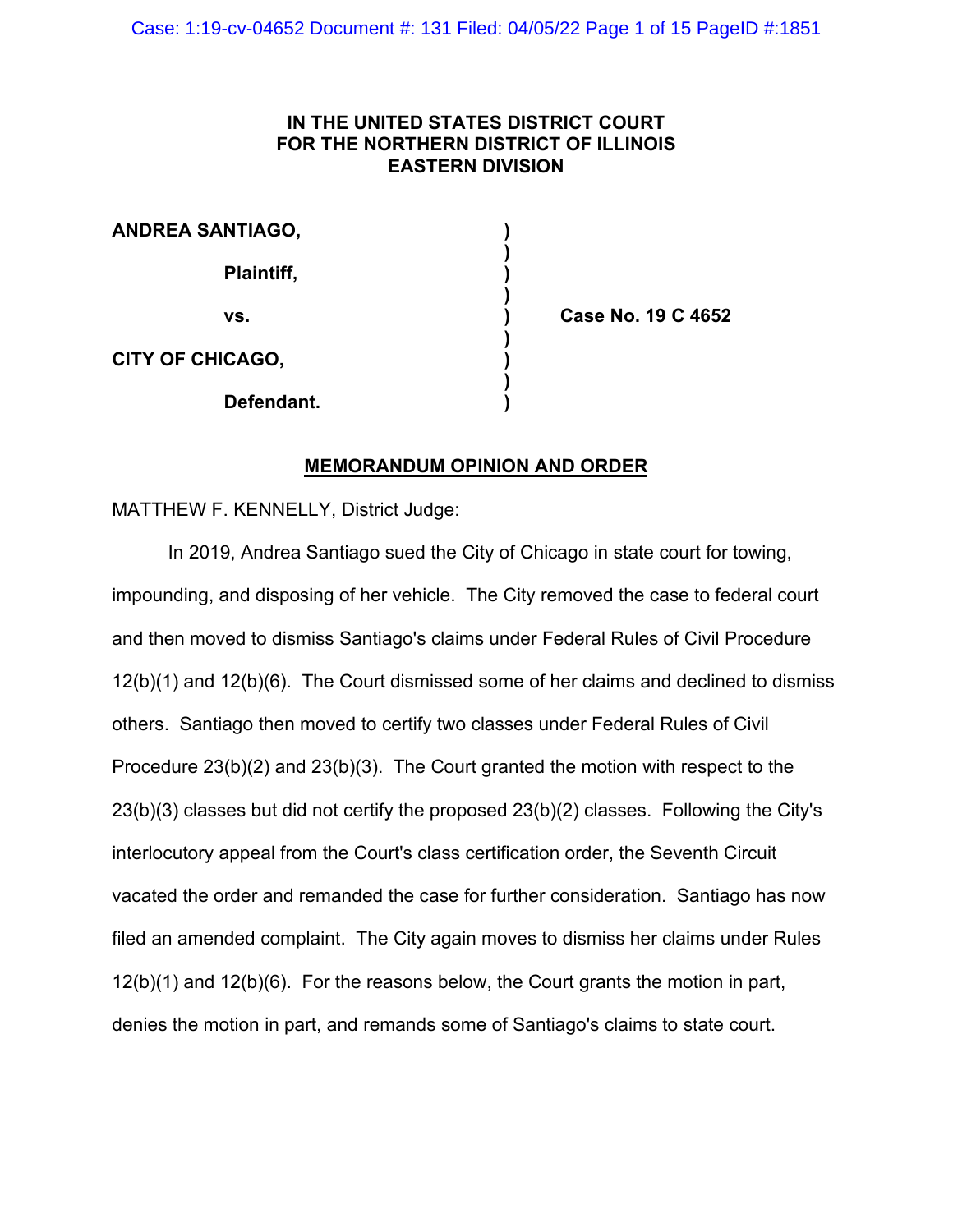## **Background**

## **A. Factual background**

Andrea Santiago is a senior citizen who suffers from multiple sclerosis and is confined to a wheelchair. Because of her disabilities, she relies on her daughter, Lisandra Velez, to drive her around. Velez also assists Santiago with translating her mail and other English-based transactions because Santiago's primary language is Spanish. During the time period relevant to this lawsuit, Santiago's primary form of transportation was a van she owned, a 1998 GMC Savana 1500 that was fitted with special lift equipment for her wheelchair. Santiago regularly parked the van on the public street in front of her home because her garage did not have enough space for her to get in and out of the van while in her wheelchair.

On June 5, 2018, a City employee placed a sticker on the van's window that stated that the van was deemed abandoned and would be towed if not moved within seven days. At that time, the van was legally parked on the street in front of Santiago's house, as it usually was. Velez saw the notice while she was on her way to retrieve the van to drive Santiago to run some errands. Velez removed the notice from the window, drove the van to a different location on the same street, and placed signs in the windows of the van stating that the van was not abandoned. But she did not tell her mother about the tow-notice sticker.

On June 13, the City towed the van. It later mailed Santiago two notices of vehicle impoundment, both on the same day. The notices contained instructions regarding how to retrieve the vehicle, the procedure to request a hearing to contest the validity of the tow, and a warning that the vehicle would be disposed of if not claimed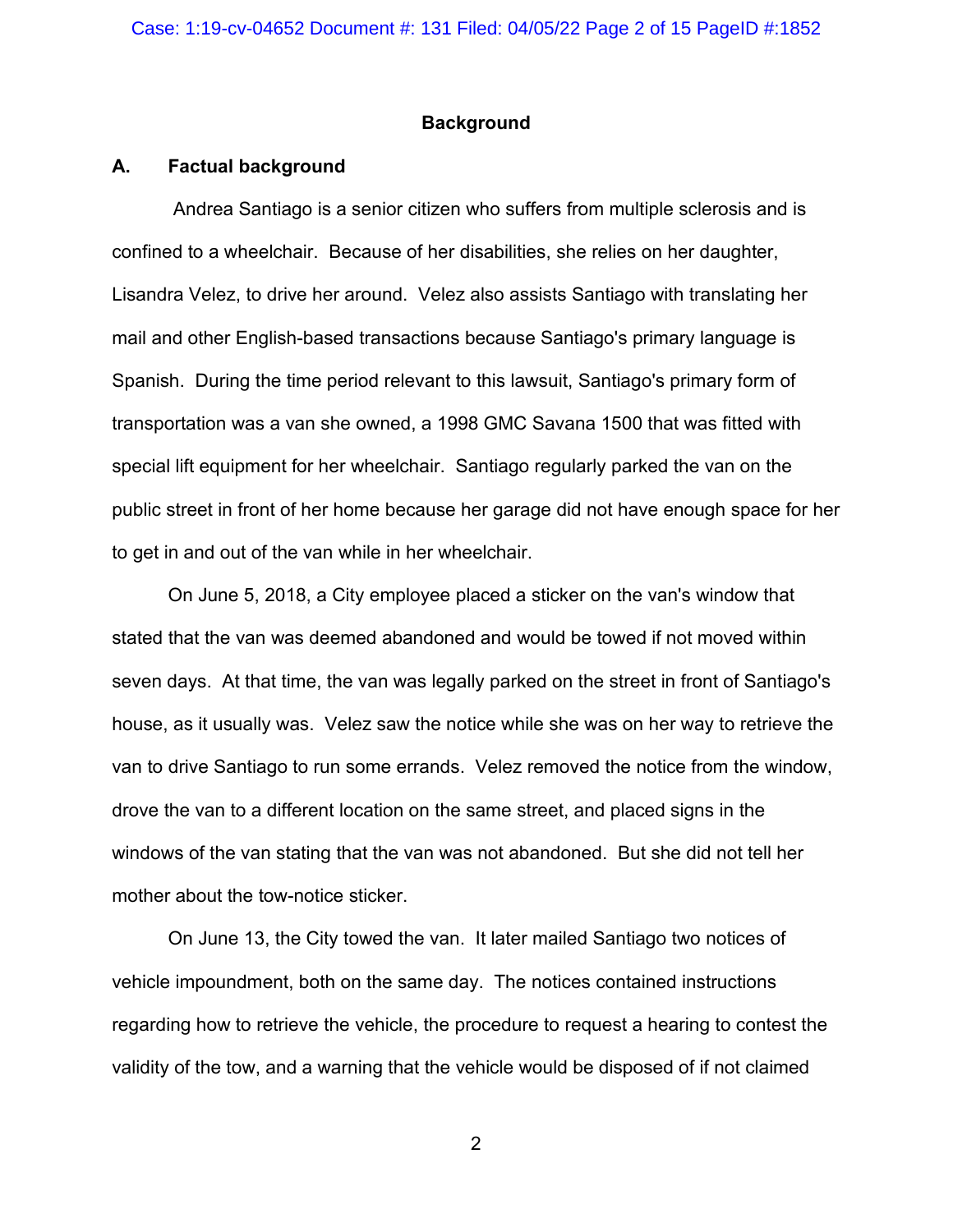within fifteen days.

Sometime before July 5, 2018, Velez attempted to retrieve the van from the impound lot but was told that she needed a notarized letter to retrieve it because she was not the van's registered owner. She returned with a notarized letter later that month but was told that the vehicle had been disposed of on July 16.

#### **B. Legal background**

Under an Illinois statute and a City of Chicago ordinance, it is unlawful for a person to abandon a vehicle on public property. 625 Ill. Comp. Stat. 5/4-201(b); Chi. Mun. Code § 9-80-110(a). Vehicles are "deemed to have been abandoned if . . . [they have] not been moved or used for more than seven consecutive days and [are] apparently deserted." Chi. Mun. Code § 9-80-110(a). If a vehicle is determined to have been abandoned, City employees may issue a notice of parking violation and authorize the towing and impoundment of the vehicle. *Id.* § 9-92-030. For unregistered vehicles, like Santiago's van, the City's practice is to provide a sticker notice on the window of the vehicle. Dkt. no. 62-1 at 4-5. It does not mail any notice warning that a vehicle has been deemed abandoned and is subject to tow. *Id.*

Once the City tows a vehicle, it is required by ordinance to identify the owner within ten days and send the owner a notice of the impoundment. Chi. Mun. Code § 9- 92-070(a). For unregistered vehicles, a notice must be sent by first-class mail to the last registered owner. *Id.*

The City is authorized by statute and ordinance to dispose of abandoned vehicles that remain unclaimed. 625 Ill. Comp. Stat. 5/4-209; Chi. Mun. Code § 9-92- 100(a). To do so, the City must send an additional notice by first class mail to the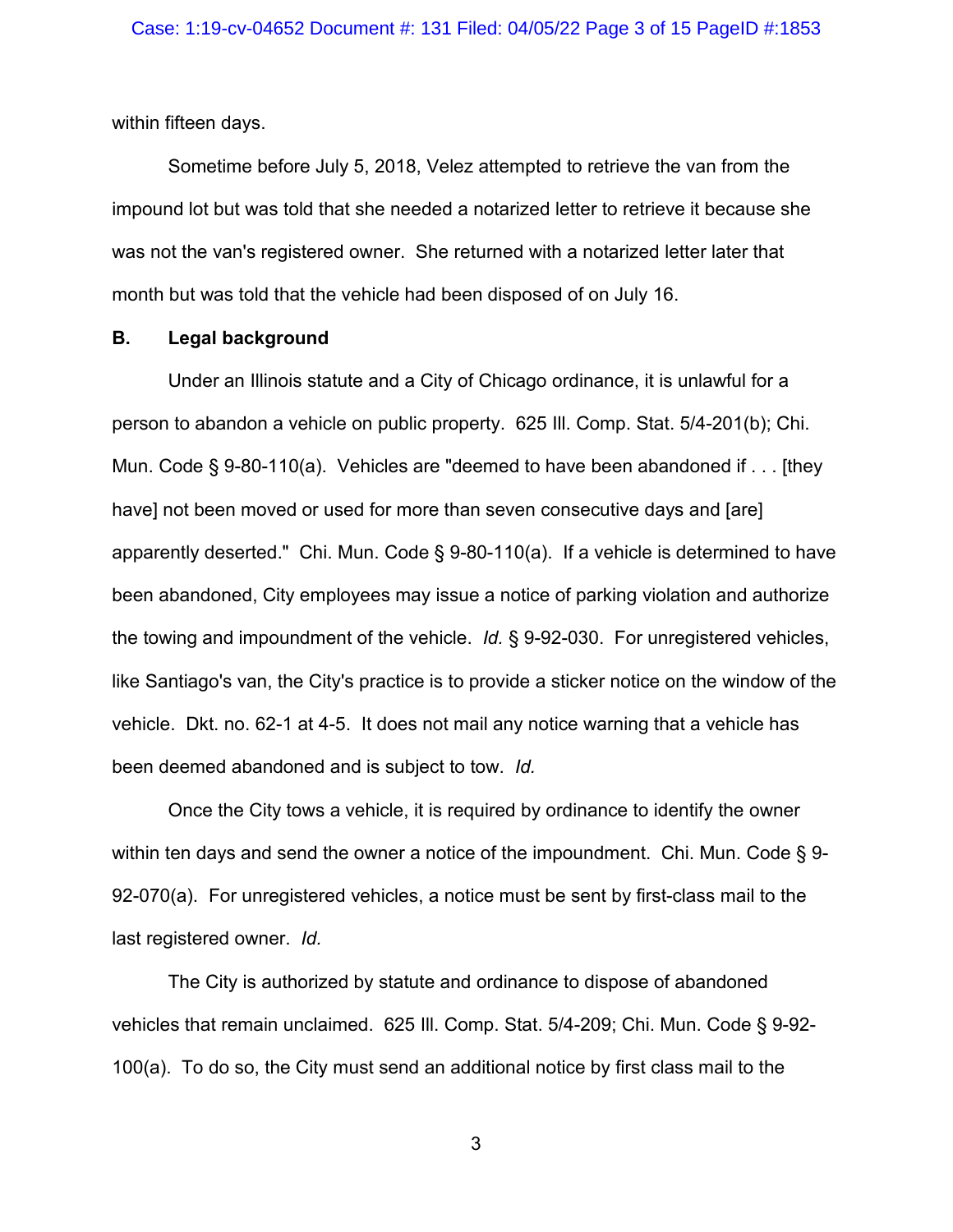#### Case: 1:19-cv-04652 Document #: 131 Filed: 04/05/22 Page 4 of 15 PageID #:1854

vehicle's registered owner within eighteen days after the provision of the initial notice. 625 Ill. Comp. Stat. 5/4-208(a); Chi. Mun. Code § 9-92-100(a). The registered owner of the impounded vehicle may request one fifteen-day extension before the vehicle's disposal. Chi. Mun. Code § 9-92-100(a). According to the complaint, if a vehicle is not claimed within the relevant time period, the City typically disposes of the vehicle by selling it to United Road Towing, Inc., a City contractor, for fifteen dollars. Am. Compl. **[1**] 17.

# **C. Procedural history**

Santiago filed a state-court lawsuit against the City after it towed, impounded, and disposed of her van. The City removed the case to federal court and then filed a motion to dismiss, which the Court granted in part. Santiago then moved to certify two classes for the remaining claims. The Court certified two Rule 23(b)(3) classes, but the ruling was reversed by the Seventh Circuit. *Santiago v. City of Chicago*, 19 F.4th 1010 (7th Cir. 2021). On remand, Santiago filed an amended complaint on behalf of two classes of similarly situated individuals: (1) a "Tow Class" and (2) a "Vehicle Disposal Class." The City has filed a motion to dismiss under Rules  $12(b)(1)$  and  $12(b)(6)$ seeking dismissal of all of Santiago's claims.

### **Discussion**

### **A. The Tow Class claims**

### **1. Due process**

Count 3 of the amended complaint is a section 1983 claim on behalf of the Tow Class. *See* 42 U.S.C. § 1983. Santiago alleges that "the City deprived [her] and members of the Tow Class of their constitutional rights to due process" in three ways.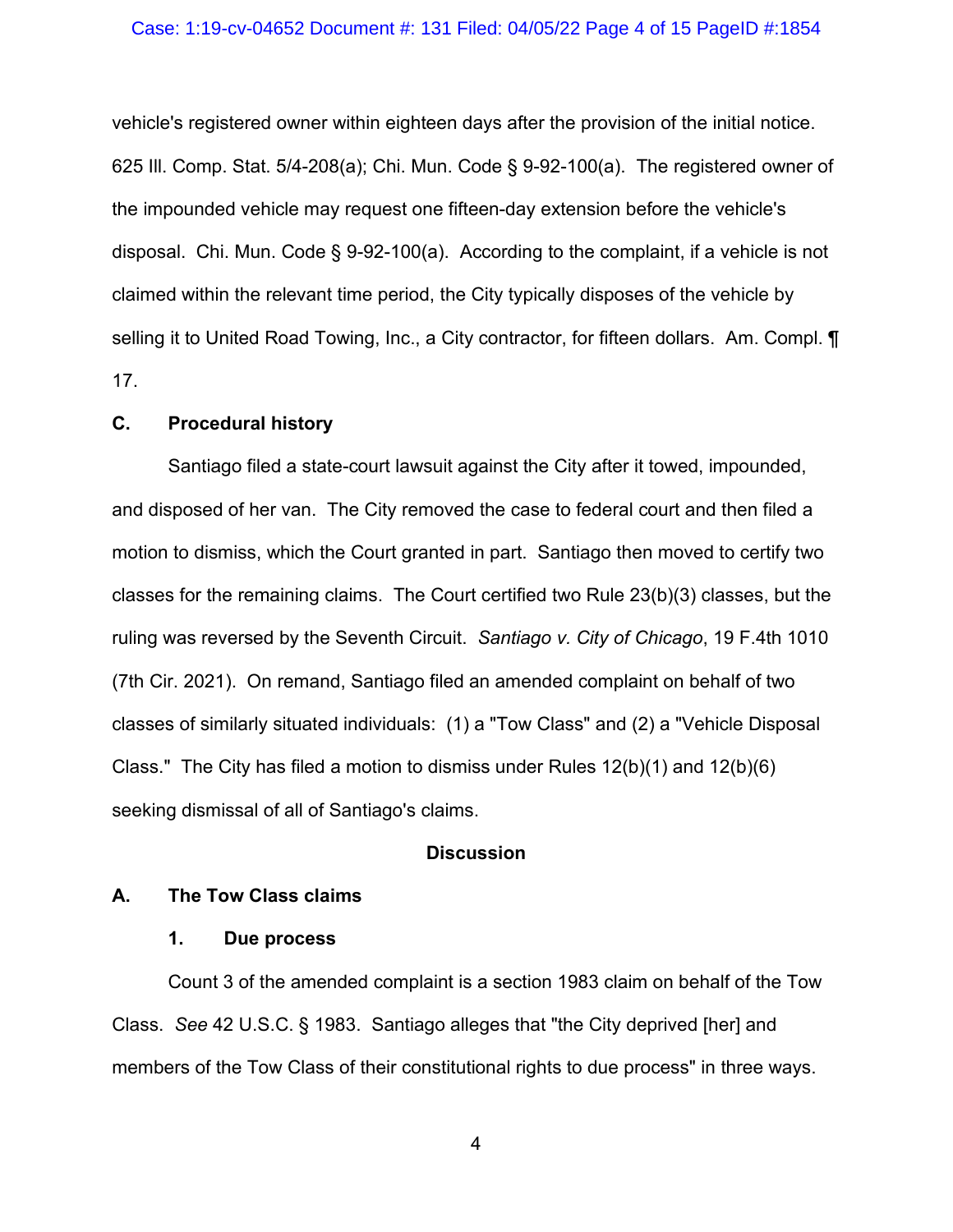Am. Compl. ¶ 52. First, she argues that the method of notice that the City gives people before towing their cars—namely sticker notice—is insufficient to afford proper notice. Santiago's second challenge concerns the content of the sticker notice, contending that the City must provide notice of its standards for determining that a car is abandoned. And lastly, Santiago alleges that the City's failure to provide pre-tow hearings is a due process violation.

#### **a. Method-of-notice claim**

Santiago first argues that mailed notice, rather than sticker notice, is required to protect vehicle owners' due process rights. The City argues that Santiago doesn't have standing to bring this claim and that, even if she does, the City's practice of using sticker notices comports with the requirements of due process. On the first point, the City offers two reasons for why Santiago lacks standing to bring her method-of-notice claim.

First, the City argues that Santiago lacks standing because she received actual notice that her car was going to be towed. Thus, the City contends, her injuries are not fairly traceable to the alleged inadequacies in the City's sticker notice method. More specifically, the City argues that Santiago received actual notice because her daughter Velez received the sticker, and Velez's knowledge is imputed to Santiago because Velez was her agent.

The Court disagrees. Even if Velez was Santiago's agent for some purposes, it is not at all clear from the complaint that Velez was authorized to deal with legal notices on Santiago's behalf. The complaint alleges that Velez was allowed to drive Santiago's car and translate her mail into Spanish, but there is nothing to suggest that Velez handled legal matters for Santiago or was authorized to do so. Indeed, the record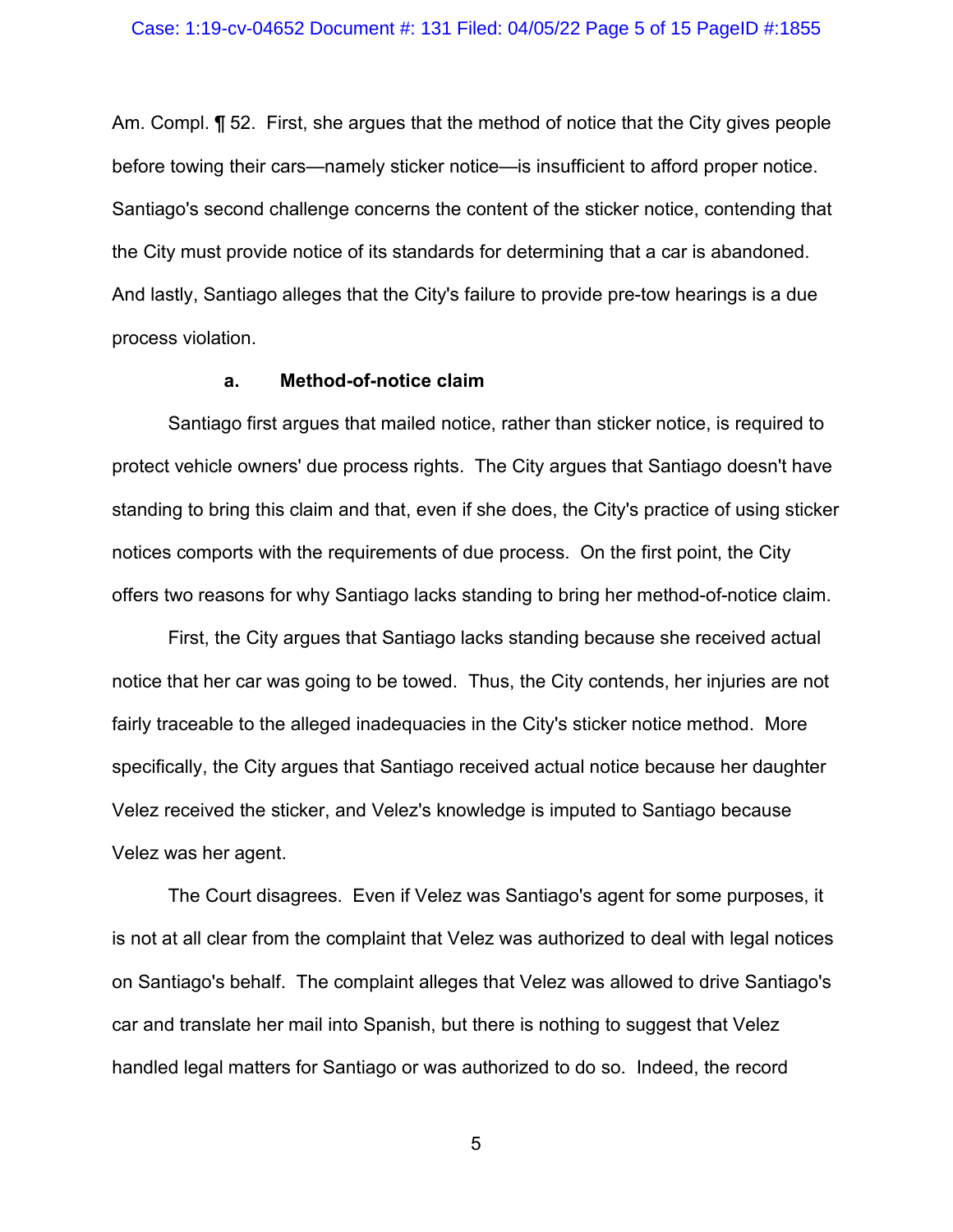#### Case: 1:19-cv-04652 Document #: 131 Filed: 04/05/22 Page 6 of 15 PageID #:1856

suggests the opposite: Santiago personally purchases and coordinates legal matters like car registration; she was the sole policy holder on the vehicle's liability insurance; and she personally reviews all her mail.

Even if Velez was Santiago's agent and removing the City's sticker was within the scope of her agency, her knowledge would not be imputed to Santiago. Under Illinois law, "knowledge acquired by an agent within the scope of [her] agency . . . is not imputed where the agent has an interest or motive in concealing such knowledge from the principal." *Tomasiewicz v. Tyler*, 2015 IL App (1st) 141147-U. It is undisputed on the present record that Velez had a personal interest in concealing the notice from Santiago. Thus her knowledge of the notice is not imputed to Santiago as a matter of agency law.

The City's second argument regarding standing is that Santiago cannot meet the traceability element of Article III standing. *See Cothron v. White Castle Sys., Inc.*, 20 F.4th 1156, 1160 (7th Cir. 2021) ("At the pleading stage, standing requires allegations of a concrete and particularized injury in fact that is traceable to the defendant's conduct and redressable by judicial relief."). The City argues that Santiago lacks standing to assert this particular claim because Velez's concealment of the sticker breaks the causal chain between the City's actions and the injury. Causation is severed for purposes of the standing inquiry when the injury resulted because of the independent actions of third parties not before the court. *J.B. v. Woodard*, 997 F.3d 714, 720 (7th Cir. 2021). The City contends that it was Velez's concealment of the notice, not the method of notice, that resulted in Santiago's injury.

In response, Santiago argues that Velez's actions do not sever causation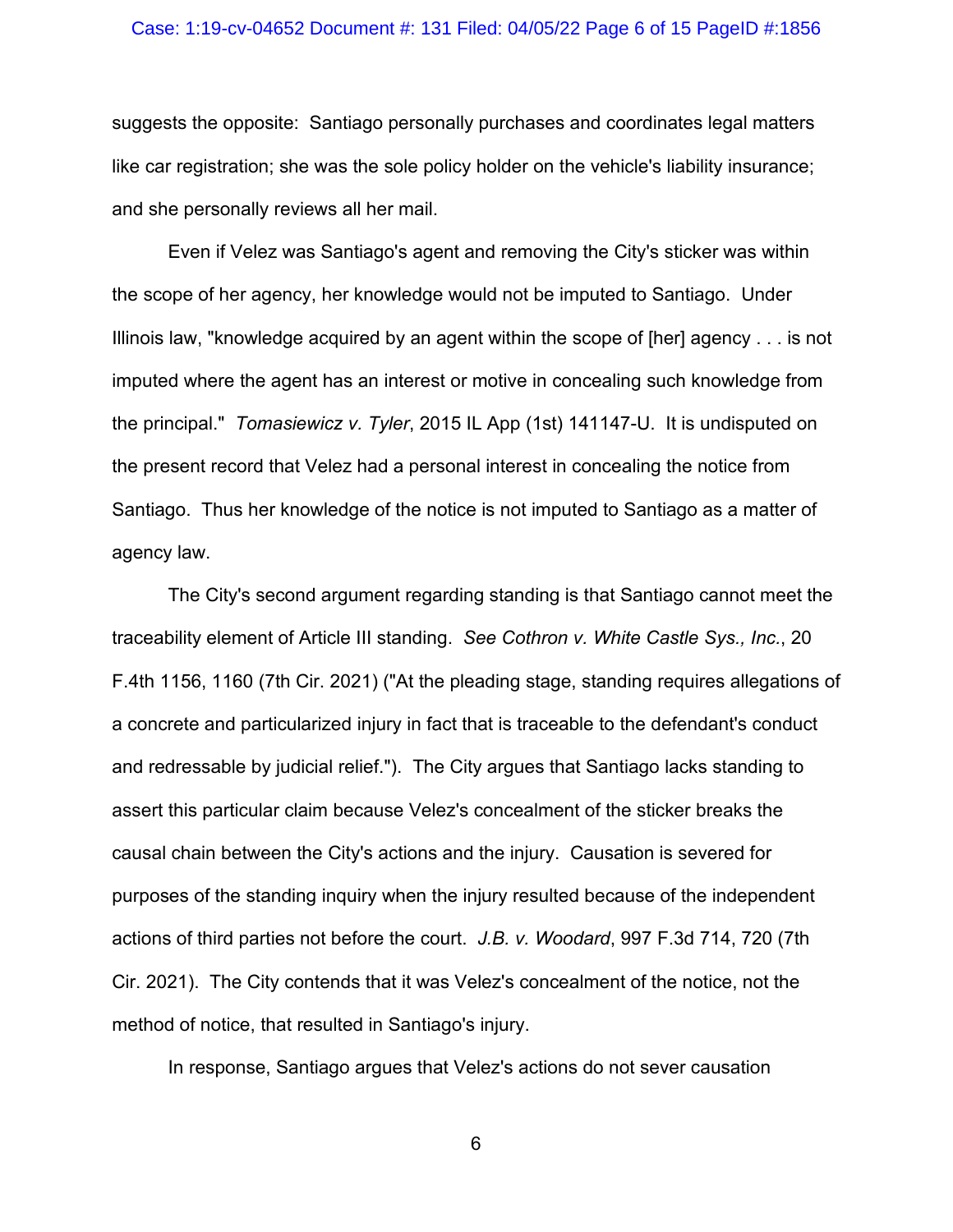#### Case: 1:19-cv-04652 Document #: 131 Filed: 04/05/22 Page 7 of 15 PageID #:1857

because it was foreseeable that Santiago would not receive notice. *See Dep't of Commerce v. New York*, 139 S. Ct. 2551, 2566 (2019) (holding that traceability was met where the plaintiffs "met their burden of showing that third parties will likely react in predictable ways to the [defendant's actions]"). She contends that the City's method of notice, namely sticker notice, was "specifically designed not to reach the owner of a vehicle subject to a tow." Resp. at 6. This contention is belied by the facts, however. Velez states in her deposition that she removed the sticker right before she drove Santiago in the vehicle. This suggests that, had Velez not removed the sticker, Santiago likely would have seen it when she got into the car, just as Velez did as she was retrieving the car.

Additionally, the question regarding foreseeability is whether the independent action of the third party was foreseeable, that is, Velez's concealment of the notice. *See id.* In *Department of Commerce*, the Supreme Court held that the plaintiffs established standing because "the evidence at trial" proved that certain third parties historically acted in a predictable way. *Id.* Santiago offers nothing to support her contention that the family members of vehicle owners or other individuals are likely to remove sticker notices attached to vehicles. Though it's certainly true that removal of a sticker attached to the outside of a vehicle is *possible*, that doesn't make it likely or, using the analysis employed in *Department of Commerce*, predictable based on experience. For these reasons, the Court concludes that Santiago's claim regarding the City's method of notice fails to meet the Article III traceability requirement and thus that she lacks standing to pursue this claim in federal court.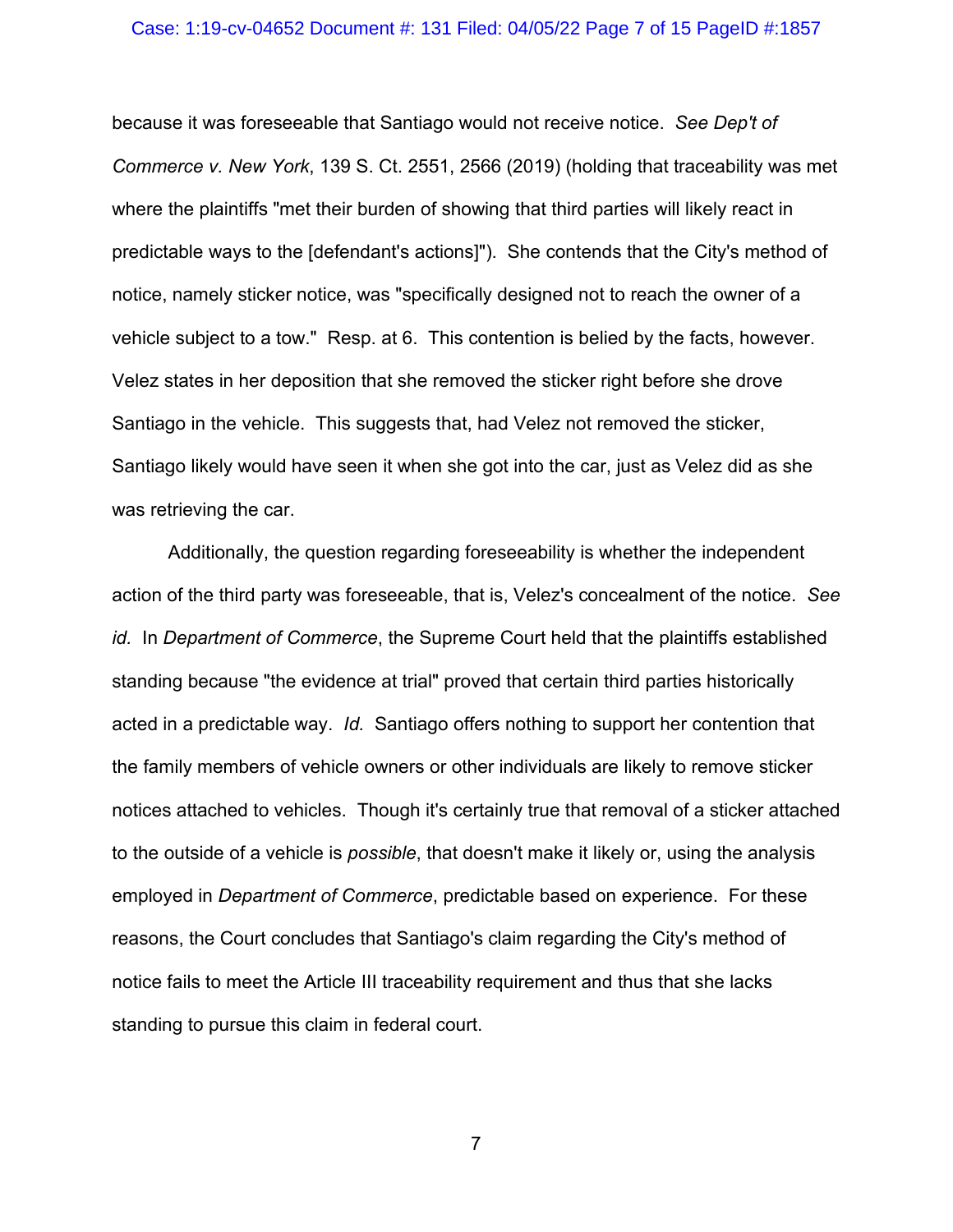### **b. Content-of-notice claim**

Santiago likewise lacks Article III standing to bring a content-of-notice claim. Because Velez's knowledge cannot be imputed to Santiago, Santiago never received notice of the claim. Thus her injury is not fairly traceable to the content of the sticker notice, and she lacks standing to bring this claim.

### **c. Pre-tow hearing**

Santiago also challenges the City's failure to provide pre-tow hearings allowing vehicle owners to challenge the City's abandonment determination *before* their vehicles are towed and impounded. Again, she lacks standing under Article III to bring this claim because her injury is not fairly traceable to her lack of a pre-tow hearing. Even if the City provided vehicle owners with the ability to request a pre-tow hearing and informed vehicle owners of such rights in the sticker notice, there is no reason to think that Santiago would have known about this procedure, let alone utilized it, given Velez's concealment of the notice. Because it was Velez's actions, and not the City's, that caused Santiago's injury in this regard, she lacks standing to bring this claim.

## **2. Unjust enrichment**

Count 2 of the amended complaint alleges that the City was unjustly enriched by the towing of Santiago's and other Tow Class members' vehicles. As the Court explained in its opinion regarding the City's first motion to dismiss, Santiago fails to state a claim of unjust enrichment because she "alleges no facts suggesting that she ever paid a fee to the City in connection with the towing and impoundment of her van." *Santiago v. City of Chicago*, 446 F. Supp. 3d 348, 368 (N.D. Ill. 2020). In the amended complaint, Santiago alleges only that the City received money from the disposal of her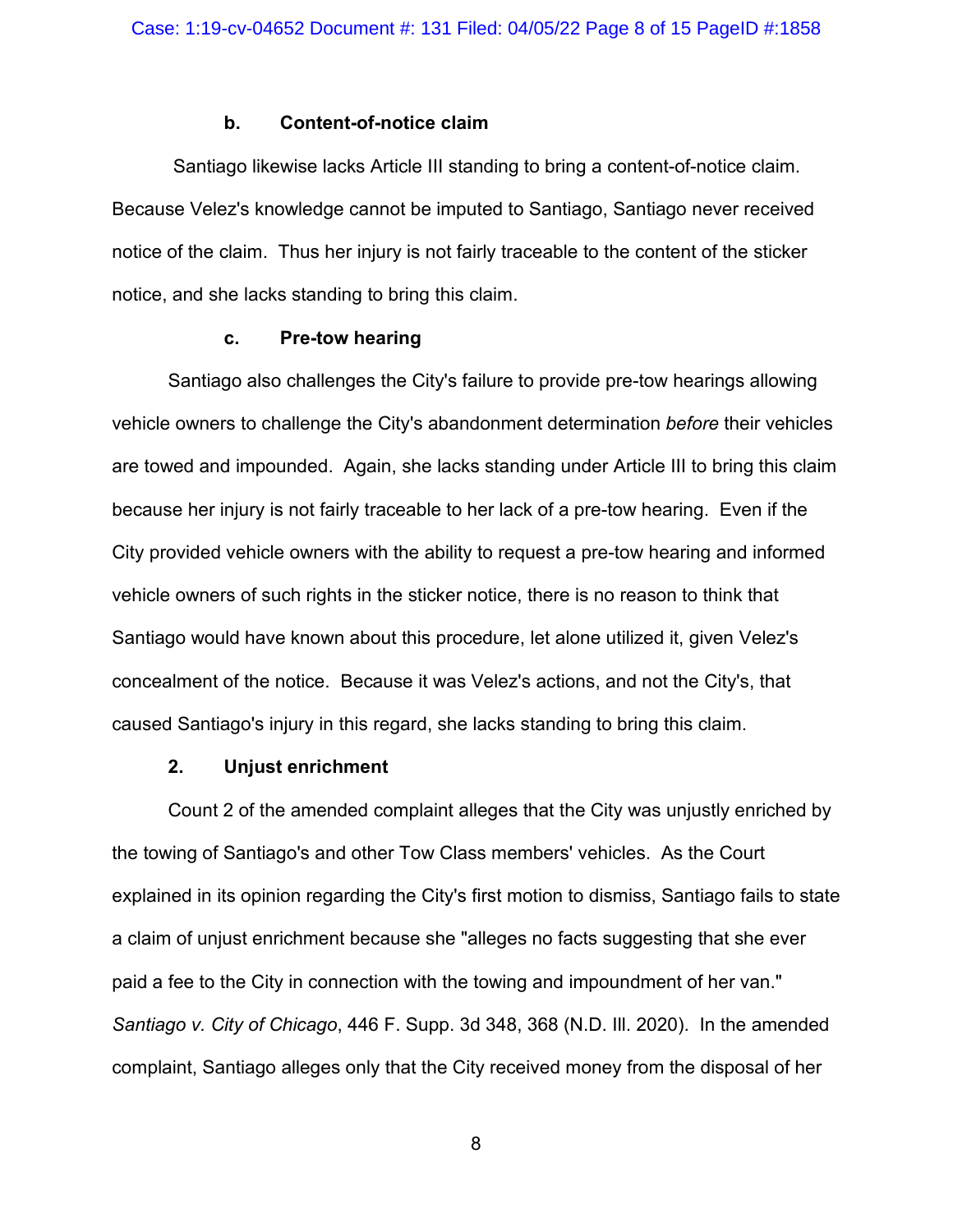vehicle, namely from the sale of the van to United Road Towing, but not from the towing and impoundment of her vehicle. Thus the Court dismisses count 2 for failure to state a claim.

## **3. Prospective relief**

In count 1 of the amended complaint, Santiago alleges that the towing and impounding of vehicles without providing prior notice by certified or registered mail violates the due process clauses of the United States and Illinois Constitutions. Specifically, in count 1 Santiago asks the Court to declare that this procedure violates the due process rights of the owners of the towed and impounded vehicles and enjoin the City from engaging in such acts.

The Court concludes that Santiago lacks standing to seek prospective relief such as injunctions and declarations. In the Court's class certification order, it assessed whether Santiago had Article III standing to bring a claim for prospective relief. It concluded that she did not because her "claimed threat of future injury [wa]s speculative." *Santiago v. City of Chicago*, No. 19 C 4652, 2020 WL 6717516, at \*6 (N.D. Ill. Nov. 15, 2020). Although Santiago has a new van that could be towed like her old van was towed, "[a] past injury alone is insufficient to establish [entitlement to] prospective relief." *See Simic v. City of Chicago*, 851 F.3d 734, 738 (7th Cir. 2017). Santiago does not identify any flaws in the Court's prior decision on this point, and the Court has no reason to reach a different conclusion now.

# **B. The Vehicle Disposal Class claims**

# **1. Takings Clause**

Count 8 of the amended complaint is a section 1983 claim in which Santiago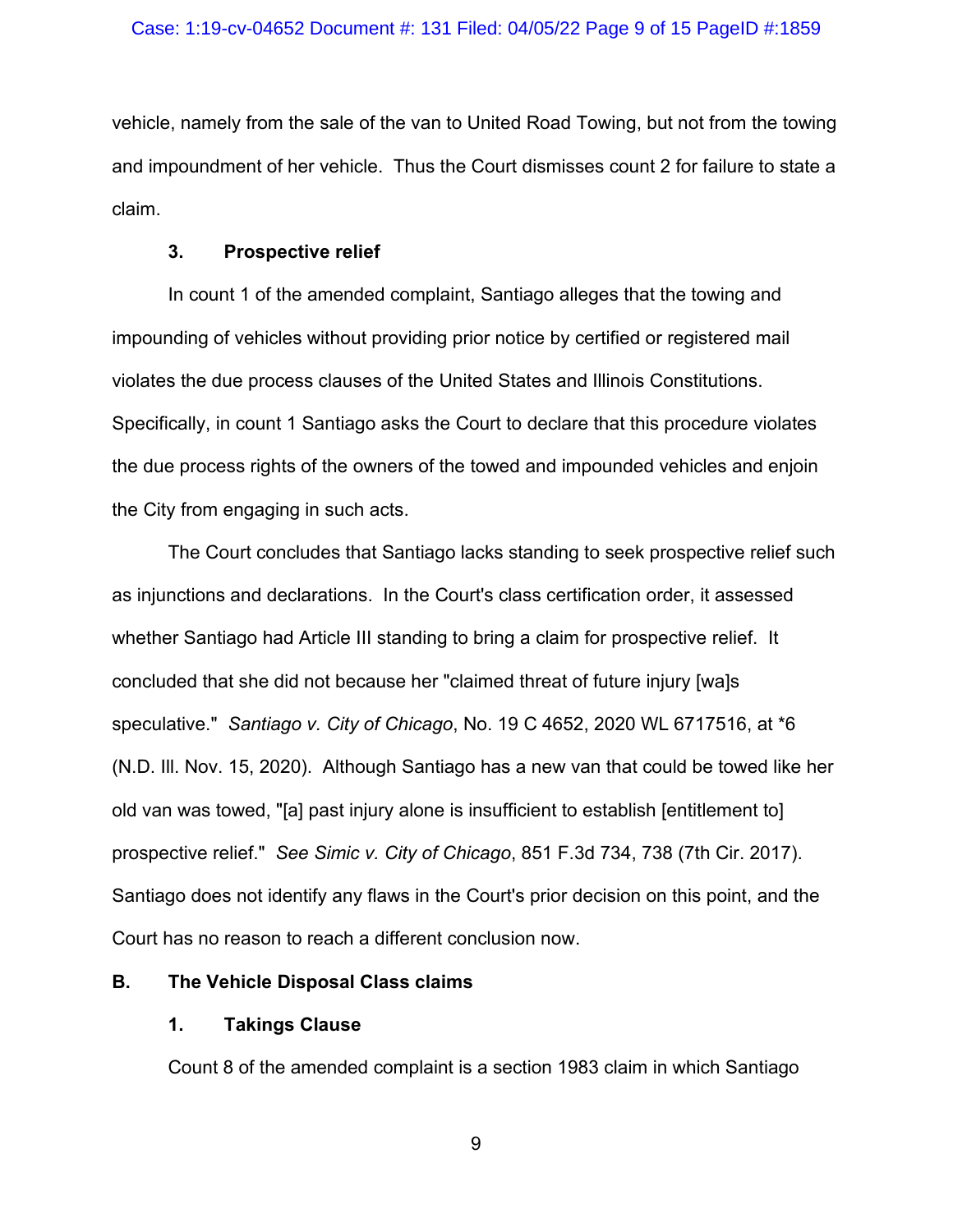#### Case: 1:19-cv-04652 Document #: 131 Filed: 04/05/22 Page 10 of 15 PageID #:1860

alleges that the City violated her and the Vehicle Disposal Class's rights under the Takings Clause of the Fifth Amendment. The City argues, first, that Santiago does not have standing to bring the claim and, second, that the Seventh Circuit's decision in *Conyers v. City of Chicago*, 10 F.4th 704 (7th Cir. 2021), forecloses her claim. For the reasons stated below, the Court overrules both of these arguments.

The City argues that Santiago lacks standing to bring this claim because she does not allege how the City's sending two notices on the same day caused her injury. But this contention misunderstands the nature of Santiago's claim. Count 8 of the amended complaint does not allege a due process violation stemming from the City's failure to send an additional notice after the original notice. Rather, it alleges a violation of the Takings Clause, stemming from an injury caused by the City's unlawful taking of her vehicle. Because this claim does not require an allegation that the City's alleged deficient notice caused her injury, the Court rejects the City's argument.

The City also moves to dismiss count 8 for failure to state a claim. In its motion to dismiss Santiago's original complaint, the City similarly argued that Santiago failed to state a takings violation. The Court overruled these arguments and declined to dismiss the claim.

The City again argues, in its motion to dismiss the amended complaint, that Santiago fails to state a viable Takings Clause claim. It contends that the Seventh Circuit's decision in *Conyers* provides a new reason for the Court to dismiss the claim not addressed in the Court's previous decision, which predated *Conyers*. In *Conyers*, the plaintiffs sued the City on behalf of a class to challenge the City's policy of selling or destroying inventoried property of arrested persons after thirty days. The Seventh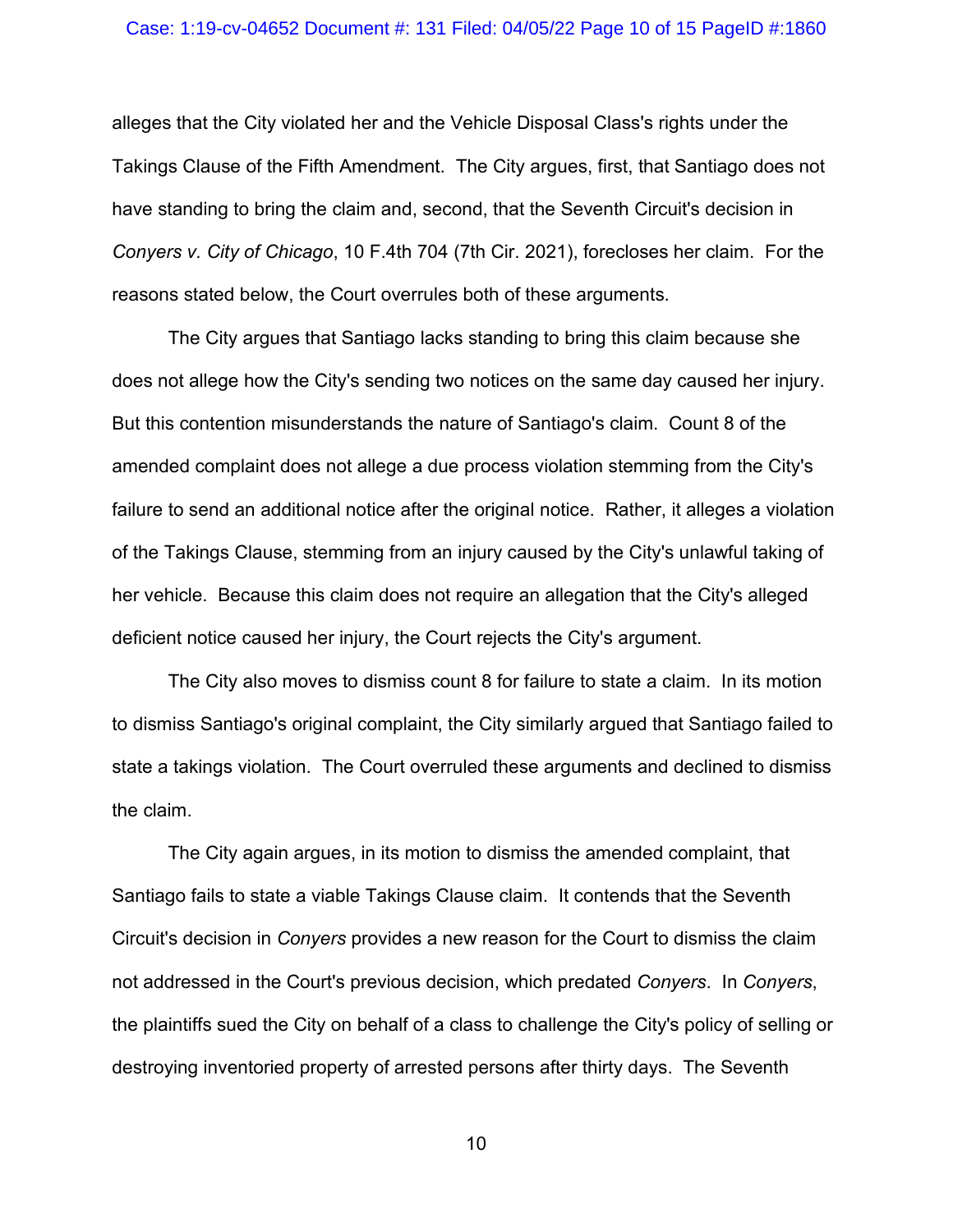Circuit held that the City's destroy-or-sell policy did not violate the Takings Clause because the City properly deemed that the property was abandoned at that point, and abandoned property doesn't belong to anyone. The court noted three considerations demonstrating that "there is nothing unconstitutional about the City's decision to deem property abandoned after 30 days have elapsed":

First, the detainee knows exactly what has been taken from him and when that confiscation occurred. Second, the detainee is told both how (either personally or through a representative) to get his property back and how quickly he must do so. Finally, the hard-copy Notice plainly states that "[i]f you do not contact the CPD to get your property back within 30 days of the date on this receipt, it will be considered abandoned under Chicago Municipal Code Section 2-84-160, and the forfeiture process will begin . . . ."

*Id.*

This case, however, is distinguishable from *Conyers*. The considerations the Seventh Circuit noted all concern whether the property owner has notice that her property will be disposed of after a certain period of time. It cannot be said that one has notice that her car will be disposed of when the City does not follow the procedures outlined in its ordinances. Based on the "additional notice" language of the ordinance, it would be reasonable for a vehicle owner to think that her car will not be disposed of until the City sends an additional notice after the first one. The Court further notes that the mailed notice that Santiago received contained inaccurate information regarding how long she had to collect her vehicle before disposal. *See* Dkt. no. 73-1 at ECF p. 28 of 83 (incorrectly stating that the owner has 15 days rather than 18 days to collect her vehicle).

In addition to its arguments regarding *Conyers*, the City also argues that count 8 should be dismissed because "it rests on a claimed state-law violation." Reply at 11.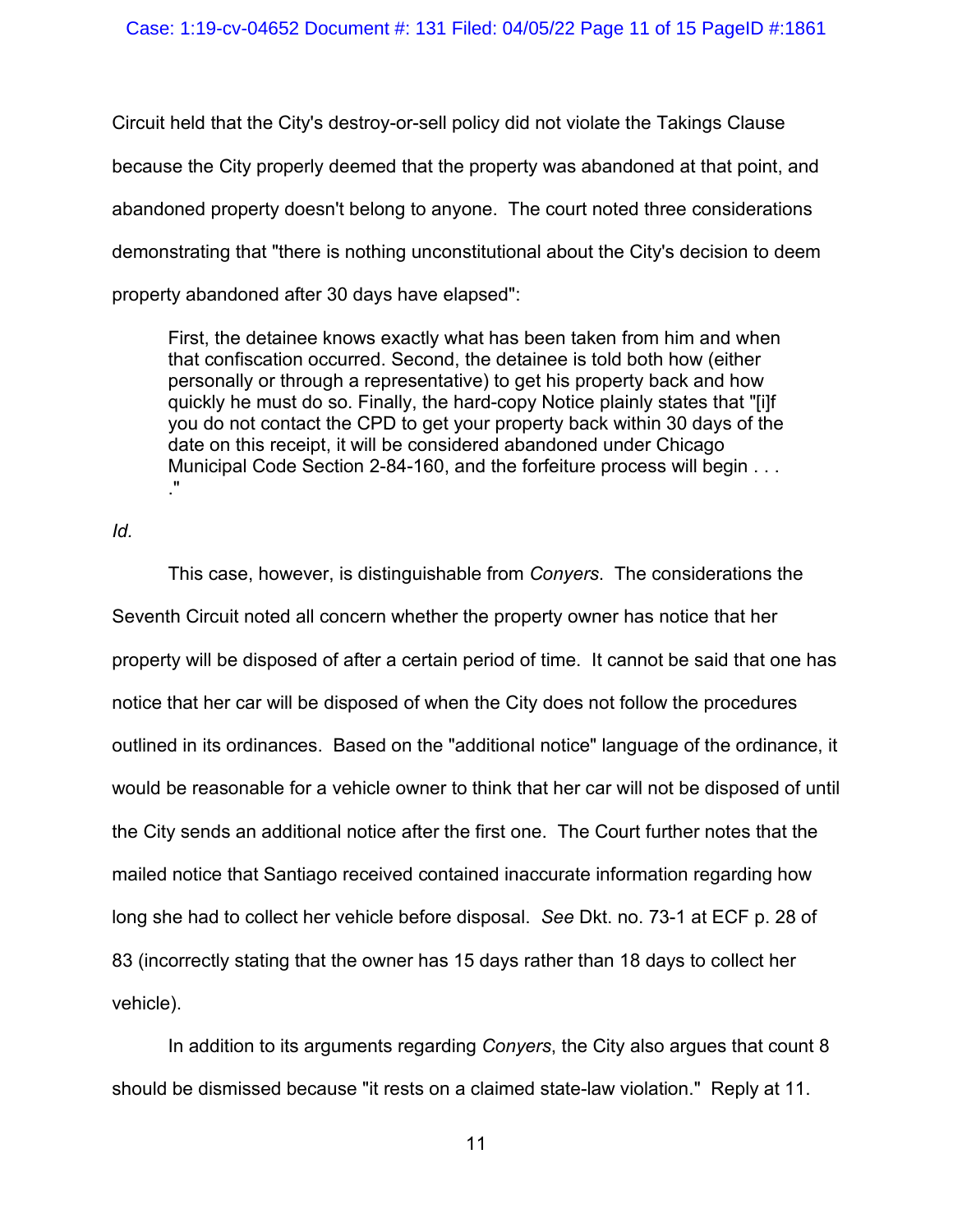## Case: 1:19-cv-04652 Document #: 131 Filed: 04/05/22 Page 12 of 15 PageID #:1862

Not so. As previously stated, Santiago's claim is a takings claim that is not dependent on any alleged deficiency in the City's notice procedures. Her complaint's allegations regarding the City's violation of its own laws are there simply to address the City's anticipated defense based on *Bennis v. Michigan*, 516 U.S. 442 (1996), in which the Supreme Court held that no taking occurs when property is "lawfully acquired under the exercise of governmental authority." The basis of Santiago's section 1983 claim is thus an alleged violation of federal constitutional law, namely the Takings Clause, not state law. For this reason, the cases cited by the City are immaterial, and the Court concludes that count 8 states a claim.

### **2. Unjust enrichment**

Count 5 is an unjust enrichment claim on behalf of Santiago and the Vehicle Disposal Class. The City's only argument for dismissal is that it rises and falls with the underlying claim. Because the Court has declined to dismiss count 8, it declines to dismiss the related unjust enrichment claim in count 5.

#### **2. Fourth Amendment**

In count 10, Santiago seeks damages under section 1983 on behalf of the Vehicle Disposal Class for violations of the Fourth Amendment's protection against unreasonable seizures. The Court dismissed this claim in its decision regarding the City's first motion to dismiss. It concluded that Santiago failed to state a claim because the Fourth Amendment is limited to an individual's interest in retaining her property and cannot be invoked by the dispossessed owner to regain her property. *Santiago*, 446 F. Supp. 3d at 363. Santiago makes no new arguments against dismissal of the claim and states that she merely realleges the claims to preserve them for further review. The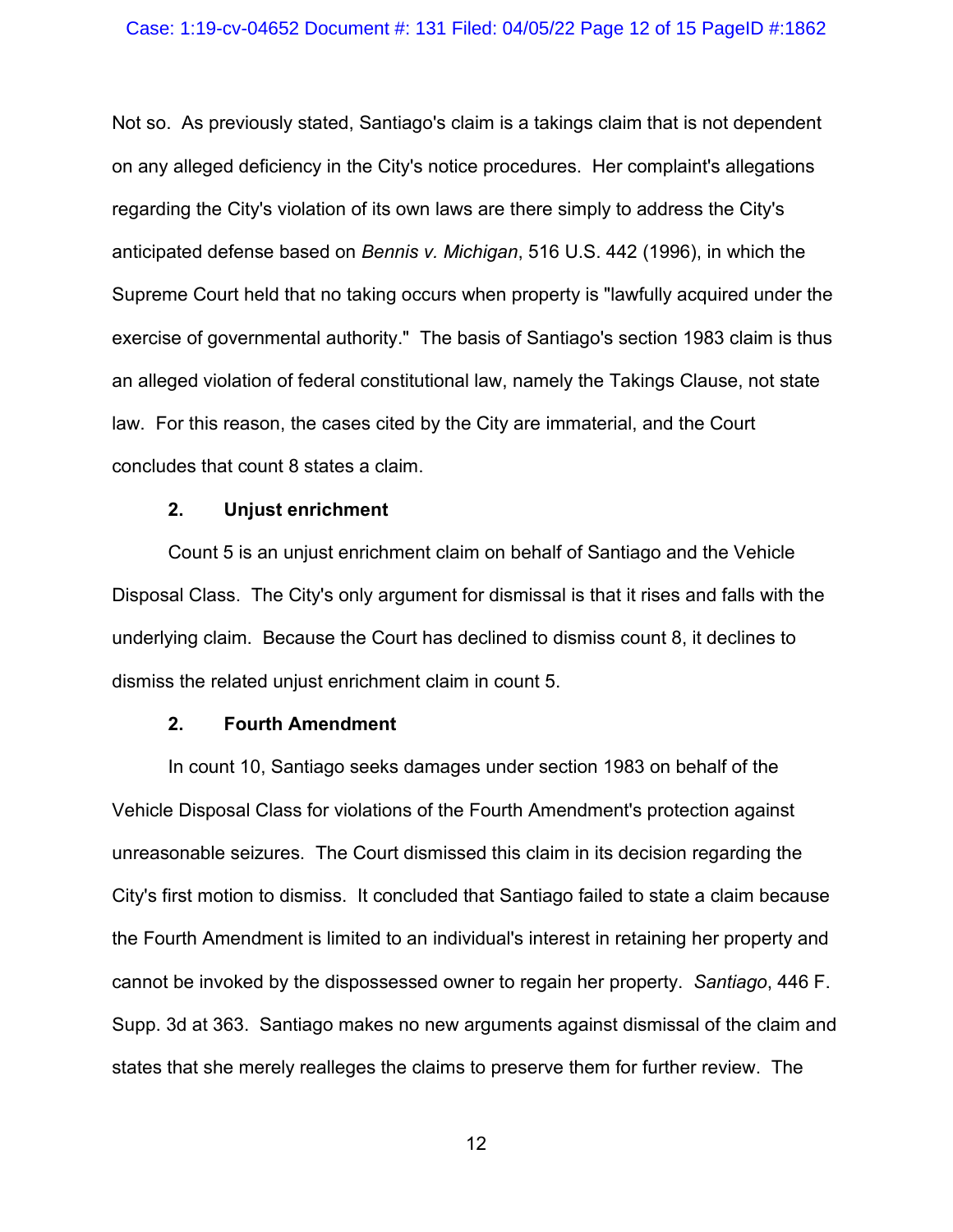Court dismisses the claim for the reasons stated in its prior opinion.

## **3. Prospective relief**

In counts 4, 7, and 9 of the amended complaint, Santiago seeks declaratory and injunctive relief on behalf of the Vehicle Disposal Class. As with the claims seeking declaratory and injunctive relief on behalf of the Tow Class, the Court finds that Santiago lacks standing to seek such relief. Santiago has offered nothing to dispute the Court's conclusion in its class certification opinion that "her interest in prospective relief is too tenuous" to create standing. *Santiago*, 2020 WL 6717516, at \*6. "Just as Santiago has not adequately shown that she faces a real and immediate threat that her new van will be towed by the City, she has not adequately shown a real and immediate threat that the van will be disposed of after having been towed." *Id.*

#### **4. Mandamus**

In count 6, Santiago requests "a writ of mandamus directing the City's Department of Streets and Sanitation to send an additional notice of impending vehicle disposal prior to disposing of a vehicle towed and impounded." Am. Compl. ¶ 62(B). As with her other claims for prospective relief, the Court concludes that Santiago lacks standing to bring this claim. The Court did not discuss the mandamus claim in its discussion of standing in the class certification opinion, but the same reasoning applies: Santiago does not adequately allege an imminent and non-speculative injury giving rise to Article III standing to seek prospective relief.

Additionally, there is good reason to believe that the Court lacks the authority to issue a writ of mandamus to the City on this claim. Federal law, specifically 28 U.S.C. § 1361, gives federal district courts "original jurisdiction [over] any action in the nature of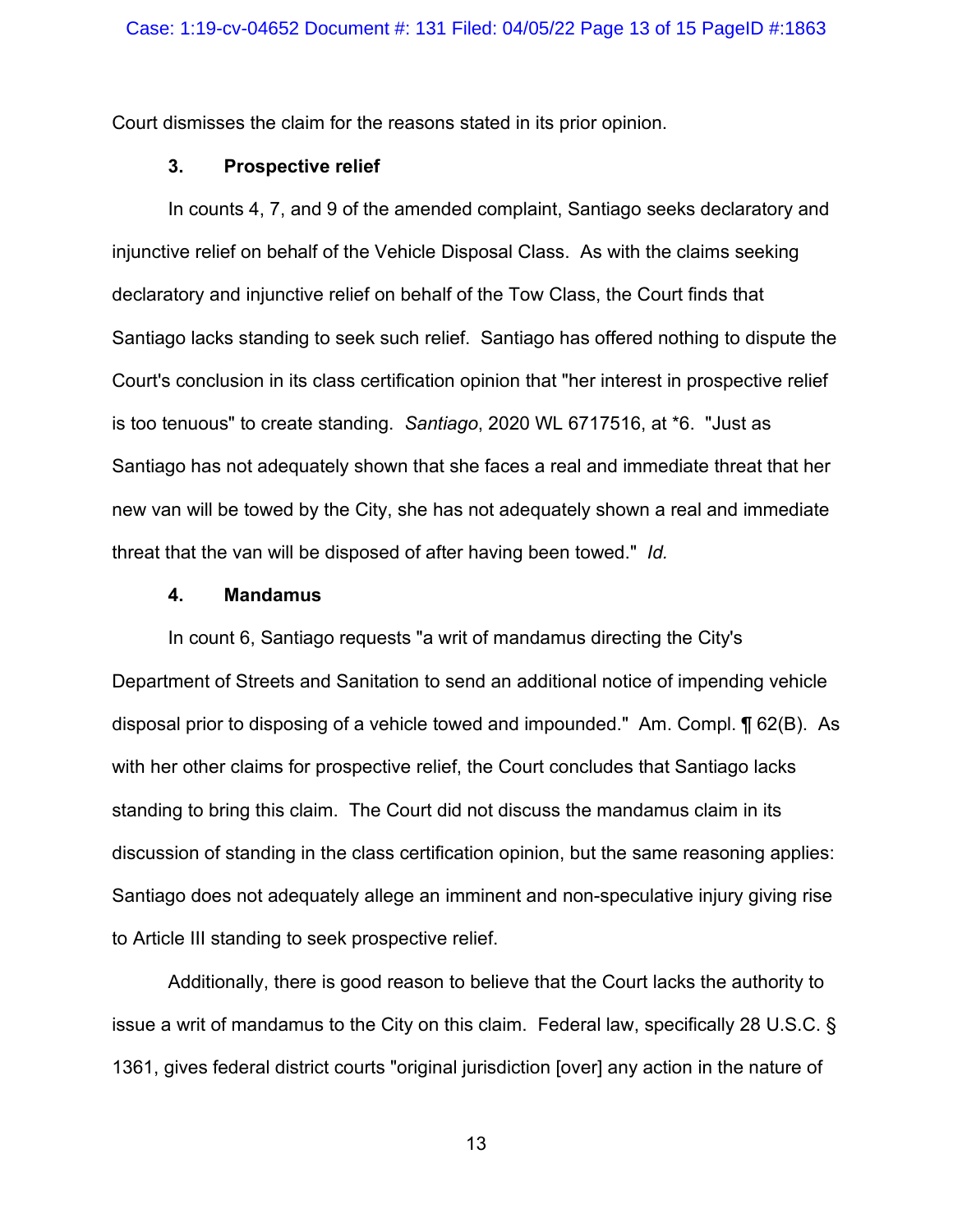## Case: 1:19-cv-04652 Document #: 131 Filed: 04/05/22 Page 14 of 15 PageID #:1864

mandamus to compel an officer or employee of the United States or any agency thereof to perform a duty owed to the plaintiff." This provision, however, does not confer upon federal district courts the authority to compel non-federal employees to follow state law. *See Coniston Corp. v. Village of Hoffman Estates*, 844 F.2d 461, 469 (7th Cir. 1988) (holding that the district court would not have had jurisdiction over a mandamus claim against state officials even if it had jurisdiction over related federal claims). In this case, Santiago seeks a writ of mandamus against the City, which the Court does not have jurisdiction to issue.

\* \* \*

Now that the Court has discussed each of Santiago's claims, it turns to the question of what should become of the claims on which Santiago lacks Article III standing. The parties agree that if the Court finds that Santiago lacks standing to raise *all* of her federal claims, then remand of the case—rather than dismissal—would be appropriate. The City contends, however, that "if the Court finds she lacks standing to raise some claims but at least one of her federal claims survives, then remand would not be appropriate." Reply at 1 n.1.

The Court disagrees with the City's contention. The City fails to provide any support for its position, and a review of cases from this circuit suggests the opposite conclusion. *See, e.g., Bergquist v. Mann Bracken, LLP*, 592 F.3d 816, 819 (7th Cir. 2010) ("If some parts of a single suit are within federal jurisdiction, while others are not, then the federal court must resolve the elements within federal jurisdiction and remand the rest—unless the balance can be handled under the supplemental jurisdiction."); C*ummings v. Ind. Dep't of Correction*, No. 1:13-cv-952-JMS-TAB, 2013 WL 4413325, at